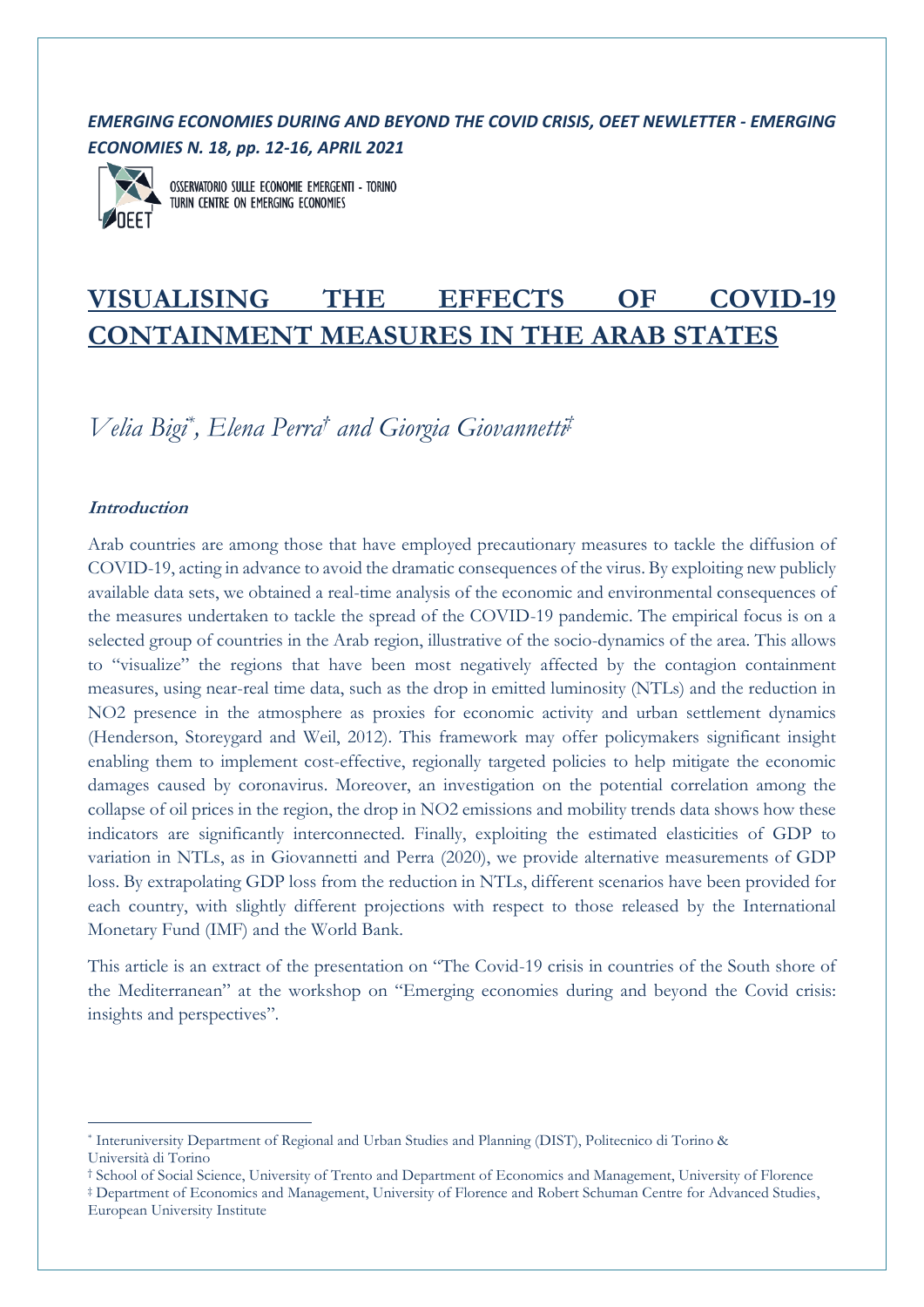#### **Related Literature**

Addressing the urgency of the COVID-19 crisis calls for researchers to employ new digital millennium tools. The Day/Night Band (DNB) sensor of the Visible Infra-red Imaging Radiometer Suite (NOAA, 2013) is a valuable tool for extrapolating global daily measurements of nocturnal visible and near-infrared lights, which can be used as effective proxies for economic activity (Henderson, Storeygard and Weil, 2012). The sensor represents a new generation of quality NTL products that allow for better monitoring of nighttime phenomena, giving new insights for applied studies (Levin and others, 2020). Equally, the European Space Agency (ESA) has recently released a new environmental air quality data set, collected through Sentinel-5P satellite using TROPOMI (a tropospheric monitoring instrument) (Goddard Earth Sciences Data and Information Services Center, 2019). Similarly, nitrogen dioxide (NO2), a trace-gas toxic component, may be considered a valuable proxy for human activities, since it is the result of anthropogenic events and natural processes, such fossil fuel combustion from vehicles and power plants, and also lighting (Ogen, 2020; Doll, Muller and Elvidge, 2000). The use of these alternative data sources is usually associated with countries with a weak statistical and administrative system—namely developing countries—which cannot rely on swift, solid and trustworthy data.

To build a holistic picture of the economic damages caused by the measures, these data were mapped for each country to show the change from pre- to post-lockdown/containment measures, both in terms of NTLs and NO2.

#### **Key Findings**

In the south shore of the Mediterranean, Tunisia, Morocco, Jordan and Egypt were severely hit by the pandemic in terms of production slowdown. Strong reductions registered in NO2 emissions seem to be consistent and severe across all the Tunisian territory, with an average NO2 emissions reduction of approximately -29.77%. The main touristic destinations are the most severely damaged by the lockdown. Tourism is the second largest contributor to the Tunisian economy, therefore the complete shutdown of all the premises may have had devastating consequences in terms of economic and social recovery. NO2 emissions have experienced a generalised and significant drop for all the Moroccan territory, averaging - 39.28%. The most severe variations were concentrated in the main cities of Rabat, Tangier, Casablanca and Marrakesh. The observed drop in NTLs was around 1%, even though in some areas it peaked at 6.3%. The most affected places were the major population centres and tourist destinations. In Jordan, NO2 underwent an average negative drop of 42% for the most hit areas, but it stands on a countrywide average variation of -16%. The worst impacted areas were found in western Jordan, which borders with Israel and Palestine. All the major tourist attractions and tourist industry facilities are condensed within this strip. The registered drop in NTLs does not seem to involve the main city centres, but rather the areas surrounding the major tourist hubs, like Petra, Crusader Castle Montreal and Wadi Rum. Egypt is among the countries that have experienced the highest recorded drop in terms of NO2 emissions with an estimated average drop of -55.74%. The reduction in luminosity, meanwhile, has been less dramatic, at around 3–4%. However, the maps show that although the country has undergone a generalized reduction in both luminosity and emissions, the areas that have seen the worst impact are those that follow the course of the Nile. Similarly to Tunisia and Morocco, tourist hotspots in particular have been most affected by the crisis.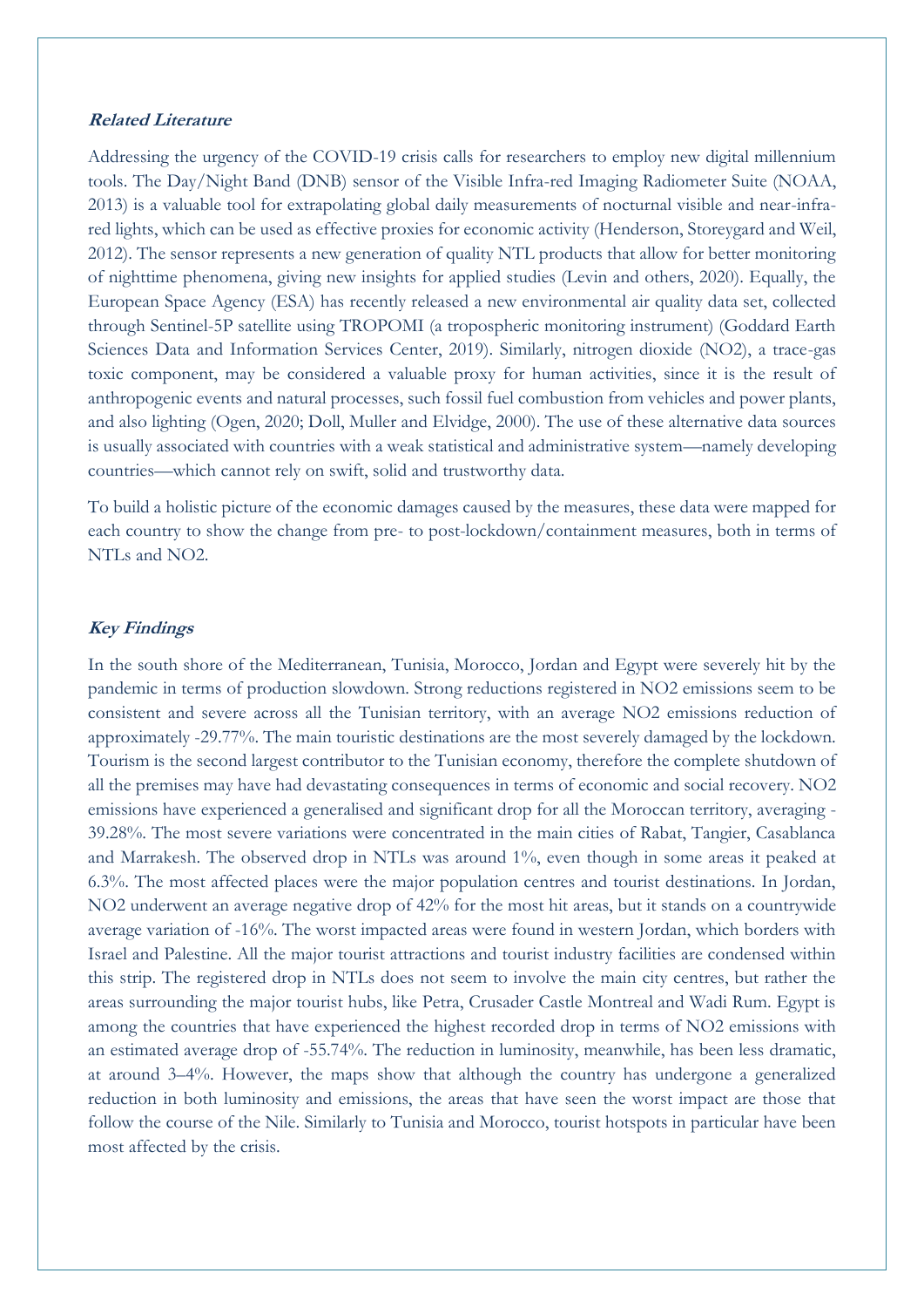





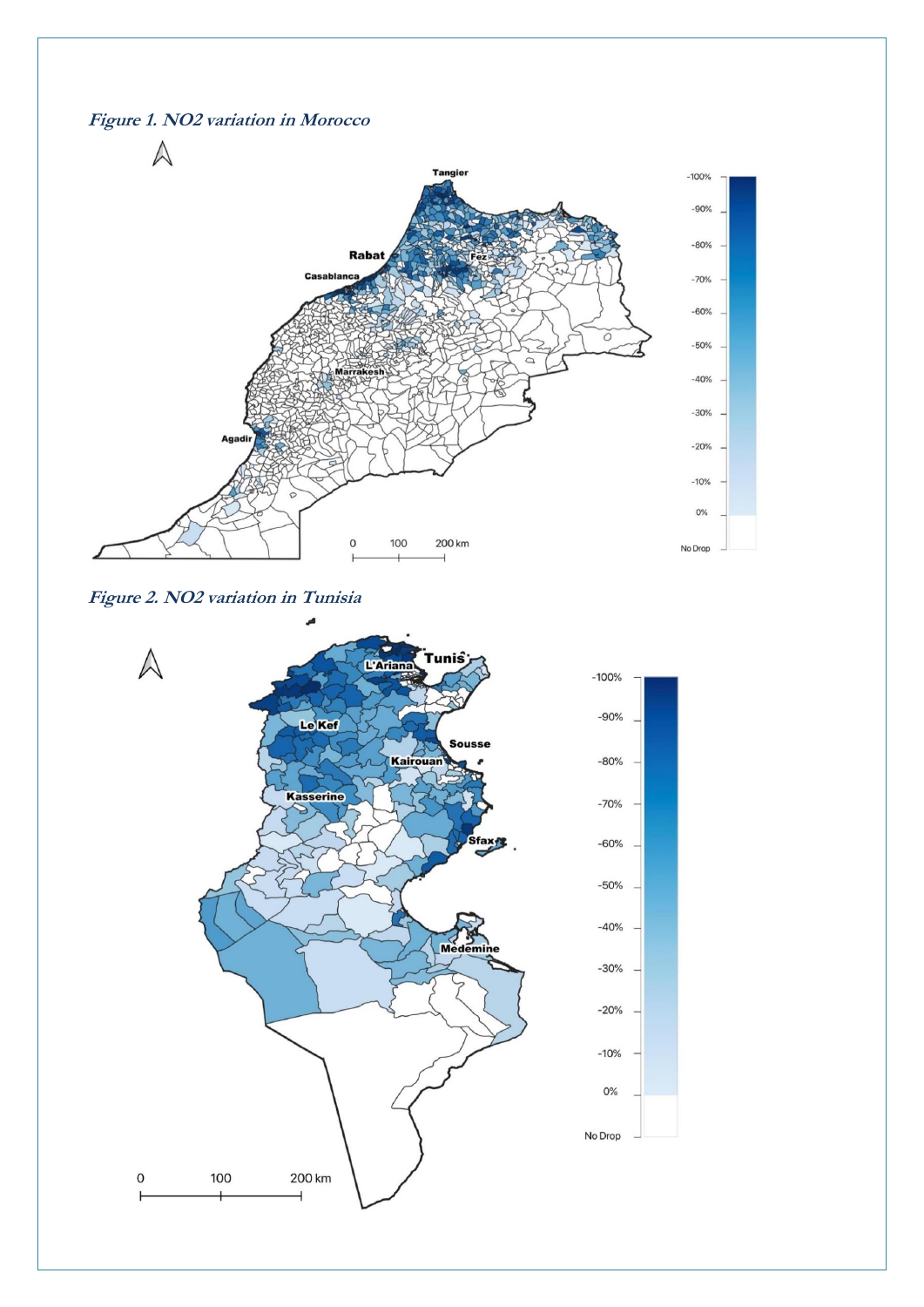